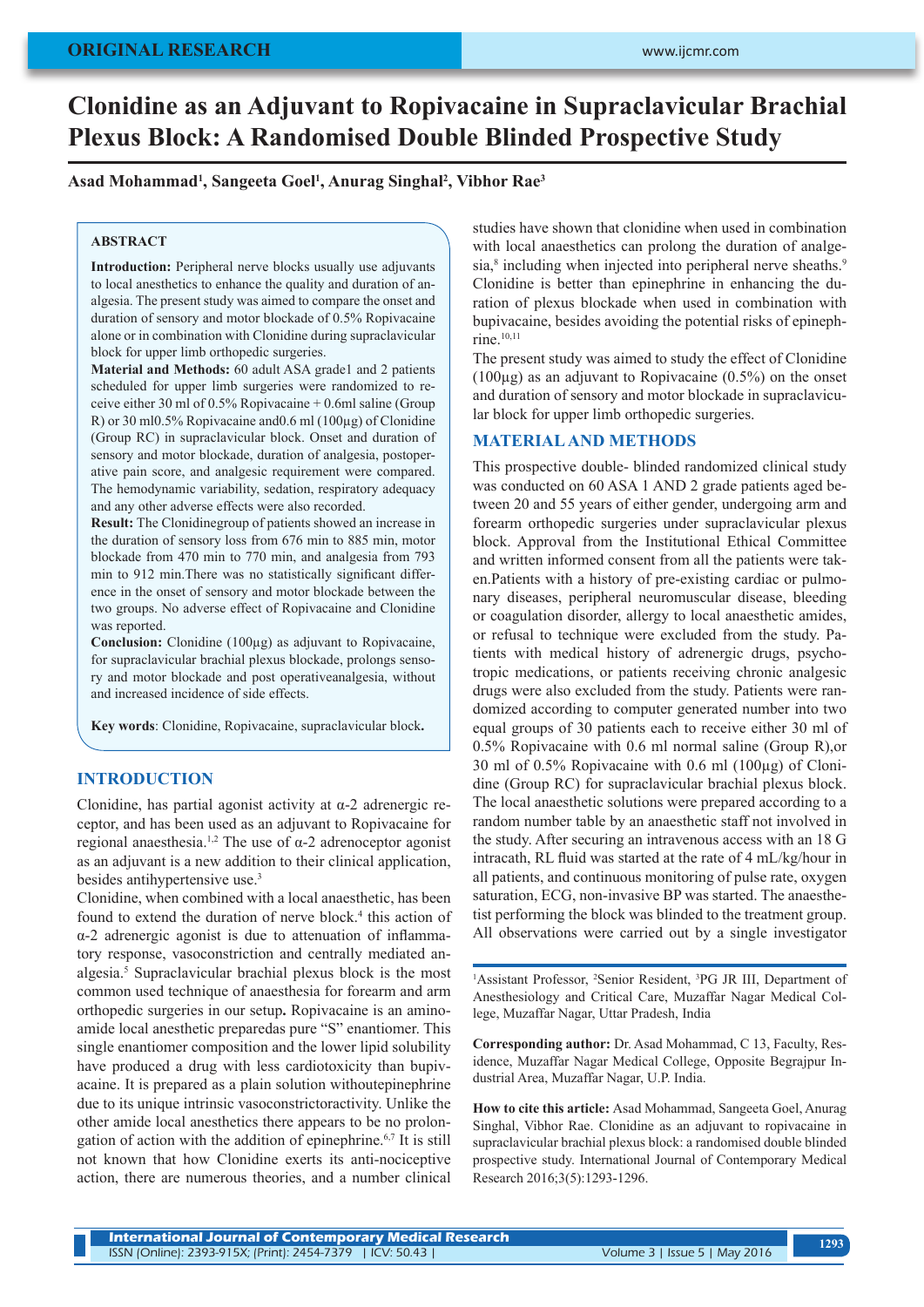who was blinded to the treatment group. The supraclavicular plexus block was performed by the classic approach using a single nerve stimulator (Plexygon, VYGON, Padova, Italy) technique. The injection site was infiltrated with 1 ml of lidocaine 2% subcutaneously. Brachial plexus location was achieved by using a nerve locater (Plexygon, VYGON, Padova, Italy), and connected to a 22 G, 50-mm long stimulating needle(Braun Stimuplex Melsungen, Germany).The location end point was a distal motor response (flexion or extension at interphalengeal joints, wrist or elbow) with an output lower than  $0.5 \text{ mA}$  (t=0.3ms; $f = 2 \text{ Hz}$ ). During injection negative aspiration was performed every 5 ml to avoid intravascular injection. Sensory block was assessed by the pin prick method. Sensory blockade was assessed every minute after administration of the drug. The assessment was done in the dermatomal areas corresponding to the all four nerves (median nerve, radial nerve, ulnar nerve, and musculocutaneous nerve), and it was continued till the completion of the sensory blockade. A dull sensation to pin prick was taken as onset of sensory blockade, whereas full loss of sensation to the pin prick was taken as completion of sensory blockade.

Sensory block was graded as-

Grade 0: Sharp pin felt.

Grade 1: Analgesia, dull sensation felt.

Grade 2: Anaesthesia, no sensation felt.

Motor blockade was assessed every minute till its completion. Grade 1 motor block was taken as onset, whereas Grade 2 motor block was taken as peak motor blockade.

Modified Bromage scale for upper extremities was used in determining the level of motor blockade.<sup>12</sup>

Grade 0: Normal motor function with full flexion and extension of elbow, wrist and fingers.

Grade 1: Decreased motor strength with ability to move the fingers only.

Grade 2: Complete motor block with inability to move the fingers.

Failure of analgesia in the dermatomal areas of any of the above mentioned nerves even after 30 min of drug administration was considered as incomplete block, and patients were given intravenous fentanyl (1 µg/kg) and midazolame (0.02 mg/kg). A failed block was considered when more than one nerve was unaffected. In case of failed block the case was abandoned and the block was converted to general anaesthesia.

Haemodynamic parameters were monitored every 30 min after the block, and every 60 min postoperatively. Ramsay sedation score was used to assess the sedation.<sup>13</sup>

After completion of the operation, the quality of the operative conditions were assessed as following,<sup>14</sup>

Grade 4: (Excellent) No complaint from patient

Grade 3: (Good) Minor complaint with no need for the supplemental analgesics

Grade 2: (Moderate) Complaint that required supplemental analgesia

Grade 1: (Unsuccessful) Patient given general anaesthesia

An anesthesiologist not involved in the study, assessed the patients perioperatively. Duration of analgesia was assessed with Visual analog scale of 0 to 10. The numeric rating scale was recorded post-operatively every 60 min till the score of 5. The rescue analgesia was given in the form of inj. diclofenac sodium (1.5 mg/ kg) intramuscularly at the Neumeric Rating Scale of 5 and the time of administration was noted. The duration of sensory block was defined as the time interval between the end of local anaesthetic administration and the complete resolution of anaesthesia on all nerves. The time interval between the end of local anaesthetic administration and the complete recovery of motor function was taken as the length of the motor block.

#### **STATISTICAL ANALYSIS**

The data was analyzed by Microsoft®Office Excel® 2007. Unpaired t-testwas applied for demographic data, haemodynamic parameters, onset and duration of sensory and motorblockade and duration of analgesia.Fisher exacttest was applied for assessment of quality of block.*P*-value was considered significant if  $\leq 0.05$  and highly significant if  $\leq 0.001$ .

## **RESULT**

A total of 60 patients were randomly assigned to one of the two groups.The demographic data i.e. age, gender, weight, and the type of the surgery were comparable in both the groups [Table 1]  $(p>0.001)$ 

Data are presented as mean±SD or absolute numbers, FA =Fore arm; ASA American Association of Anesthesiologist The baseline haemodynamic parameters were comparable in both the groups. Relatively lower pulse rate were recorded in the Group RC, but pulse rate was never lower than 60 beats/min. The systolic and diastolic blood pressures were comparable between the Groups. The respiratory rate, and peripheral oxygen saturation were comparable between the groups. There was no incidence of breathing difficulty, use of accessory muscles, or a drop in saturation below 95%, indicating pneumothorax, or diaphragmatic palsy.

Onset of sensory block [Group RC (2.33±0.99); Group R  $(2.46\pm0.89)$ ], and motor block [Group RC  $(2.4\pm1.10)$ ; Group R(2.86±1.22)], were faster in Group RC than in Group R, but the difference was not statistically significant [Table 2]. Time to complete sensory effect [Group R (15.26±3.57); Group RC (16.2 $\pm$ 3.67)], and motor block [Group R (18.96 $\pm$ 5.42); Group RC  $(19.7\pm 5.58)$ ] were faster in the Group R, but the difference was not statistically significant [Table 2]. Duration of sensory block [Group RC (885±57.81); Group R  $(676\pm48.46)$ ], and motor block [Group RC (770 $\pm$ 38.90); Group  $R(470\pm38.9)$ , were longer in the Group RC, and the difference were statistically very significant. The total duration of analgesia [Group RC (912±75.82); Group R  $(793\pm75.40)$ ], were longer in the Group RC, and the difference was statistically very significant.

| Data/groups                              | Group(R)       | Group(RC)      |  |
|------------------------------------------|----------------|----------------|--|
| Age(vears)                               | $32\pm10.5$    | $33\pm8.7$     |  |
| Sex(male:female)                         | 18:12          | 17.13          |  |
| Weight $(kg)$                            | $57.2 \pm 9.8$ | $62.8 \pm 6.8$ |  |
| Region of surgery Arm/FA                 | 14/16          | 18/12          |  |
| $ASA \, grade(I/II)$                     | 12/18          | 13/17          |  |
| Table-1: Demographic profile of patients |                |                |  |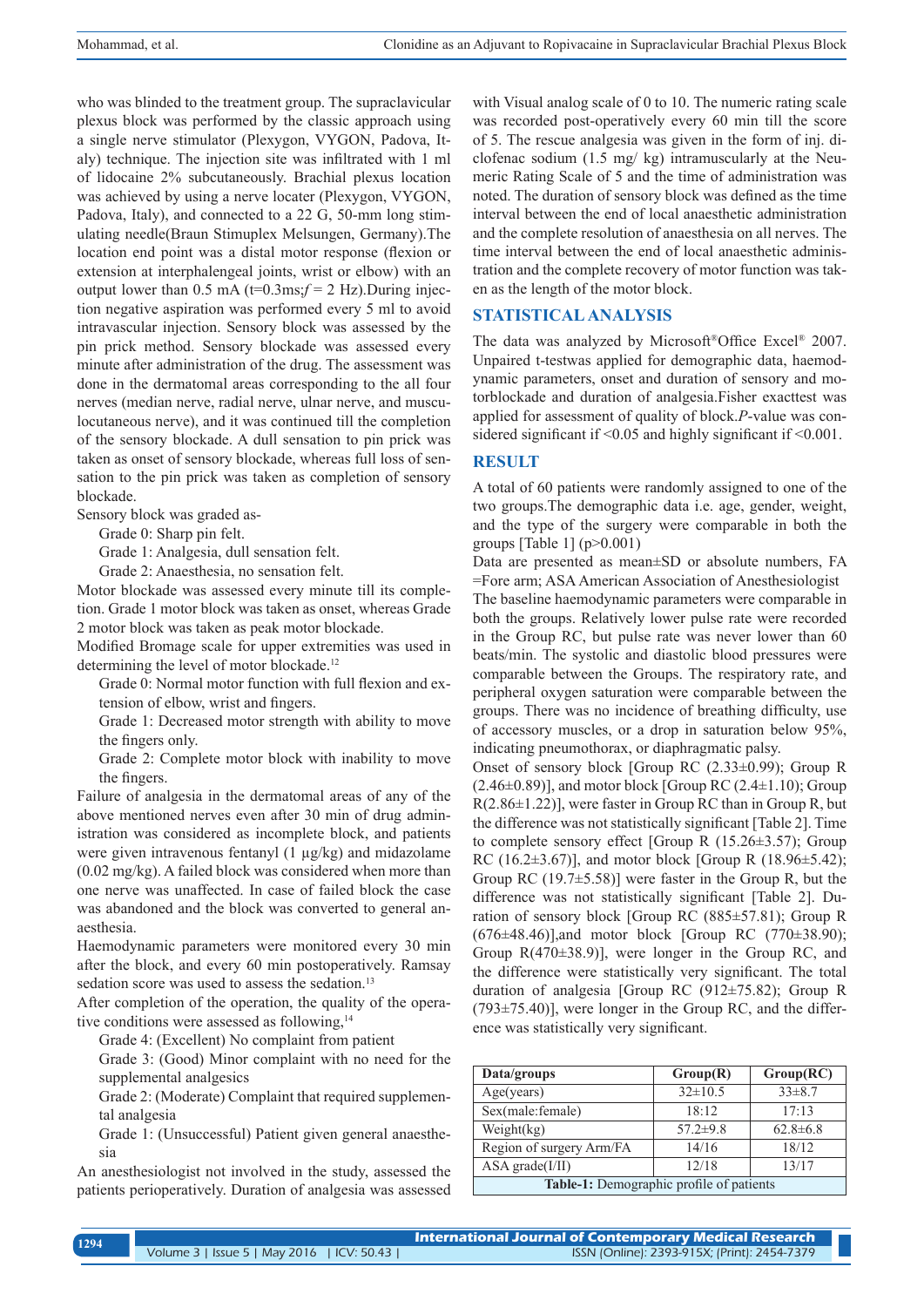| <b>Parameters</b>                                                                      | <b>Group R</b>   | <b>Group RC</b> | P value |
|----------------------------------------------------------------------------------------|------------------|-----------------|---------|
| Onset of sensory block                                                                 | $2.46\pm0.89$    | $2.33 \pm 0.99$ | >0.05   |
| Onset of motor block                                                                   | $2.866 \pm 1.22$ | $2.4 \pm 1.10$  | >0.05   |
| Time to complete sensory effect                                                        | $15.26 \pm 3.57$ | $16.2 \pm 3.67$ | >0.05   |
| Time to complete motor block                                                           | $18.96 \pm 5.43$ | $19.7 \pm 5.58$ | >0.05   |
| Duration of sensory block                                                              | $676 \pm 48.46$  | $885 \pm 57.8$  | <<0.001 |
| Duration of motor block                                                                | $470 \pm 38.9$   | $770 \pm 38.9$  | <<0.001 |
| Total duration of analgesia                                                            | $793 \pm 75.4$   | $912\pm 75.8$   | <<0.001 |
| Table-2: Onset and duration of sensory and motor block and total duration of analgesia |                  |                 |         |

## **DISCUSSION**

The supraclavicular brachial plexus block is the most popular brachial plexus block in our institute, for the orthopedic surgeries in arm, elbow, and forearm surgeries.The use of peripheral nerve stimulator technique for brachial plexus block improves the success rate and the quality of anaesthesia. The central actions of Clonidine are mediated through α2 adrenoceptors, which are situated at locus coeruleus and dorsal horn of spinal cord. But, specific peripheral effects of Clonidine appear to be less obvious because α2 adrenoceptors are not present on the axon of the normal peripheral nerve.15 The proposed mechanism of action of Clonidine as adjuvant to local anaesthetics in peripheral nerve blocks are, centrally mediated analgesia, α 2 adrenergic receptor mediated vasoconstriction, attenuation of inflammatory response and direct action on peripheral nerve.<sup>16</sup>

Dalle *et al*. proposed that Clonidine by hyperpolarizing through Na/K pump, increases the threshold for action potential, hence blockade of conduction.<sup>17</sup>

In our study we compared the addition of Clonidine  $(100\mu g)$ to Ropivacaine in supraclavicular brachial plexus block.The result of our study shows that all patients in both groups were comparable with respect to demographic profile, duration of surgery and type of surgery. Haemodynamic parameters were comparable in both the groups, the addition of 100µg of Clonidine doesn't cause much change in the haemodynamic parameters, though pulse rate was slower in the Clonidine group (Group RC), but it was never below 60/minute.Our study demonstrates that the sensory block lasts longer than the motor block and the duration of analgesia is longest, and addition of Clonidine to the Ropivacaine enhances the quality of anesthesia and analgesia and decreases the amount of the post operativerescue analgesia requirement. These findings are in consistent with the other studies.18 Motor fibers are larger as compared to sensory fibers; hence these fibers require larger concentration of the local anesthetics that is why duration of motor block is shorter than that of sensory block.19 Regarding VAS Score for the assessment of pain, only after 10 hours, the difference in score was statistically significant and the score was always better in the Clonidine group. (Group R  $4.0 \pm 1.6$ ; Group RC  $1.2 \pm 0.8$ ) Conclusion:

Our study support the use of Clonidine as an adjuvant to Ropivacaine in supraclavicular brachial plexus block, as it increases the duration of sensory block, motor block, duration of analgesia and overall VAS Score, hence improving the qualities of both anaesthesia and postoperative analgesia. The addition of 100µg of Clonidine doesn't cause any haemodynamic or sedative complication

#### **REFERENCES**

- 1. SaravanaBabu M, Verma AK, Agarwal A, Tyagi CM, Upadhyay M, Tripathi S. A comparative study in the post-operative spine surgeries: Epidural ropivacaine with dexmedetomidine and ropivacaine with clonidine for post-operative analgesia. Indian J Anaesth. 2013;57:371-6.
- 2. Bajwa SJ, Bajwa SK, Kaur J, Singh G, Arora V, Gupta S, et al. Dexmedetomidine and clonidine in epidural anaesthesia:A comparative evaluation. Indian J Anaesth. 2011;55:116-21.
- 3. Murphy DB, McCartney CJ, Chan VW. Novel analgesic adjuncts for brachial plexus block: A systematic review. AnesthAnalg. 2000;90:1122-8.
- 4. Pöpping DM, Elia N, Marret E, Wenk M, Tramèr MR. Clonidine as an adjuvant to local anesthetics for peripheral nerve and plexus blocks: A meta-analysis of randomized trials. Anesthesiology. 2009;111:406-15.
- 5. Brummett CM, Norat MA, Palmisano JM, Lydic R. Perineural administration of dexmedetomidine in combination with bupivacaine enhances sensory and motor blockade in sciatic nerve block without inducing neurotoxicity in rat. Anesthesiology. 2008;109:502-11.
- 6. Cederholm I, Anskär S, Bengtsson M. Sensory, motor, and sympathetic block during epidural analgesia with 0.5% and 0.75% ropivacaine with and without epinephrine. RegAnesth. 1994;19:18–33.
- 7. Hickey R, Blanchard J, Hoffman J, Sjovall J, Ramamurthy S. Plasma concentrations of ropivacaine given with or without epinephrine for brachial plexus block. Can J Anaesth. 1990; 37: 878–82.
- 8. Racle JP, Benkhadra A, Poy JY, Gleizal B. Prolongation of isobaric bupivacaine spinal anesthesia with epinephrine and clonidine for hip surgery in the elderly. AnesthAnalg. 1987; 66: 442–6.
- 9. Bernard J-M, Macaire P. Dose-range effects of clonidine added to lidocaine for brachial plexus block. Anesthesiology. 1997; 87: 277–84.
- 10. Eledjam JJ, Deschodt J, Viel EJ, et al. Brachial plexus block with bupivacaine: effects of added alpha- adrenergic agonists: comparison between clonidine and epinephrine. Can J Anaesth. 1991;38:870–5.
- 11. Gaumann D, Foster A, Griessen M, Habre W, Poinsot O, Della Santa D. Comparison between clonidine and epinephrineadmixture to lidocaine in brachial plexusblock. AnesthAnalg. 1992;75:69–74.
- 12. Sarkar DJ, Khurana G, A Chaudhary, J P Sharma. A comparative study on the effects of adding fentanyl and buprenorphine to local anaesthetics in brachial plexus block. Journal of Clinical and Diagnostic Research. 2010;4;6;3337-43.